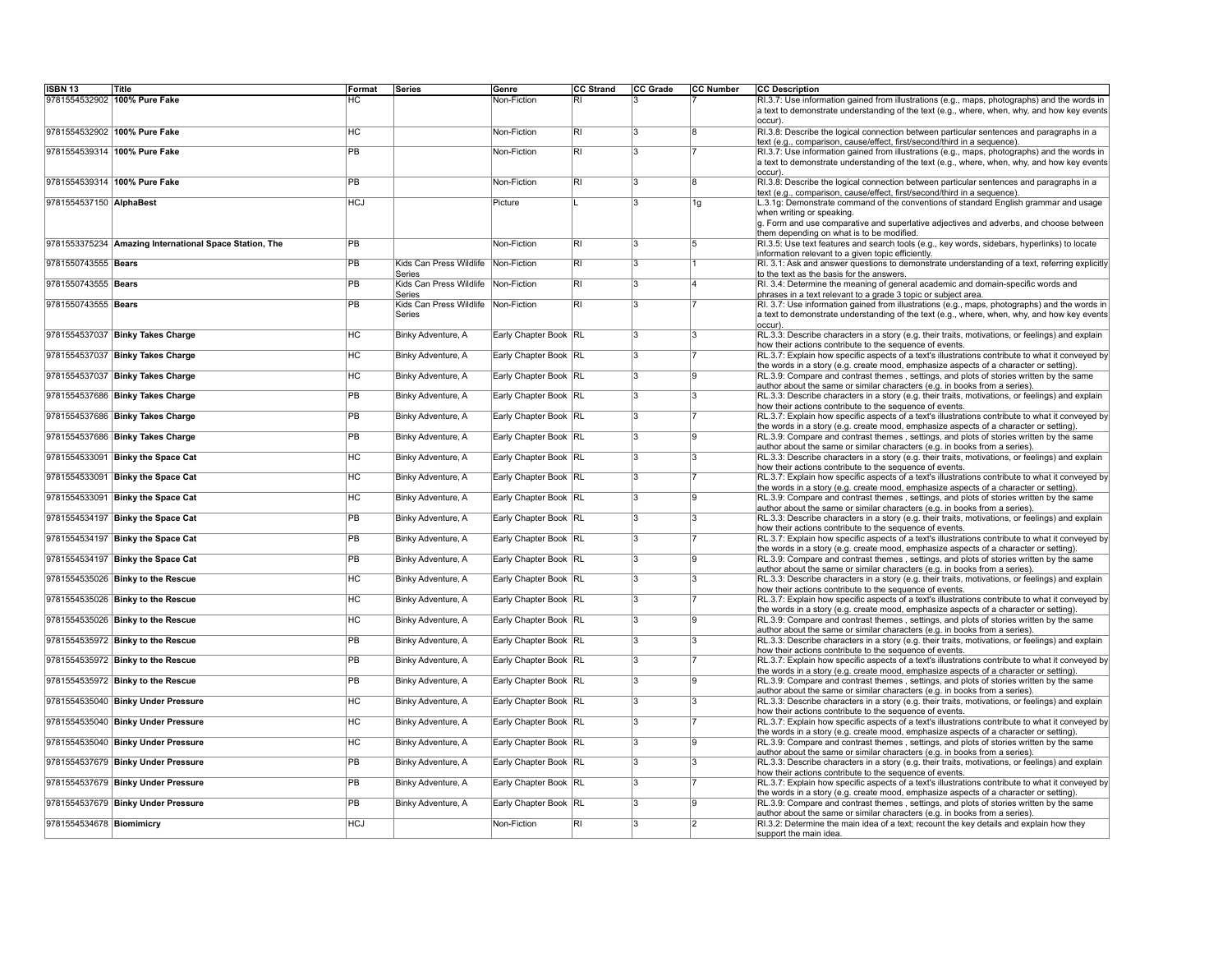| <b>ISBN 13</b>              | Title                                                                                     | Format          | Series | Genre                   | CC Strand               | CC Grade       | <b>CC Number</b> | <b>CC Description</b>                                                                                                                                                                                                                                         |
|-----------------------------|-------------------------------------------------------------------------------------------|-----------------|--------|-------------------------|-------------------------|----------------|------------------|---------------------------------------------------------------------------------------------------------------------------------------------------------------------------------------------------------------------------------------------------------------|
| 9781554531387 Bugs Up Close |                                                                                           | НC              |        | Non-Fiction             | R <sub>l</sub>          | 3              | $\overline{2}$   | RI.3.2: Determine the main idea of a text; recount the key details and explain how they<br>support the main idea.                                                                                                                                             |
| 9781554531394 Bugs Up Close |                                                                                           | PB              |        | Non-Fiction             | <b>RI</b>               | 3              | $\overline{2}$   | RI.3.2: Determine the main idea of a text; recount the key details and explain how they<br>support the main idea.                                                                                                                                             |
|                             | 9781553370901 Camilla Gryski's Cat's Cradle                                               | PB              |        | Non-Fiction             | $\overline{RI}$         | 3              |                  | RI.3.7: Use information gained from illustrations (e.g., maps, photographs) and the words in<br>a text to demonstrate understanding of the text (e.g., where, when, why, and how key events<br>occur).                                                        |
|                             | 9781553370901 Camilla Gryski's Cat's Cradle                                               | PB              |        | Non-Fiction             | <b>RI</b>               | 3              | 8                | RI.3.8: Describe the logical connection between particular sentences and paragraphs in a<br>text (e.g., comparison, cause/effect, first/second/third in a sequence)                                                                                           |
| 9781554533626 Case Closed?  |                                                                                           | <b>HCJ</b>      |        | Non-Fiction             | <b>RI</b>               | l3             | l3               | RI.3.3: Describe the relationship between a series of historical events, scientific ideas or<br>concepts, or steps in technical procedures in a text, using language that pertains to time,<br>sequence, and cause/effect.                                    |
|                             | 9781554533084 Cat's Pajamas, The                                                          | <b>HCJ</b>      |        | Picture                 | RL                      | 3              | 14               | RL.3.4: Determine the meaning of words and phrases as they are used in a text,<br>distinguishing literal from nonliteral language.                                                                                                                            |
|                             | 9781554533084 Cat's Pajamas, The                                                          | <b>HCJ</b>      |        | Picture                 | <b>RL</b>               | 3              |                  | RL.3.7: Explain how specific aspects of a text's illustrations contribute to what is conveyed<br>by the words in a story (e.g., create mood,<br>emphasize aspects of a character or setting).                                                                 |
|                             | 9781554532810 Daily Comet, The                                                            | HCl             |        | Picture                 | <b>RL</b>               | $\overline{3}$ |                  | RL.3.7: Explain how specific aspects of a text's 7. illustrations contribute to what is conveyed<br>by the words in a story (e.g., create mood,<br>emphasize aspects of a character or setting).                                                              |
|                             | 9781554537808 Daisy's Defining Day                                                        | HCJ             | Daisy  | Early Chapter Book   RL |                         | 3              | 14               | RL.3.4: Determine the meaning of words and phrases as they are used in a text,<br>distinguishing literal from nonliteral language.                                                                                                                            |
|                             | 9781554537808 Daisy's Defining Day                                                        | HCJ             | Daisy  | Early Chapter Book RL   |                         | 3              | 5                | RL.3.5: Refer to parts of stories, dramas and poems when writing or speaking about a text,<br>using terms such as chapter, scence and stanza; describe how each successive part builds<br>on earlier sections.                                                |
|                             | 9781554537808 Daisy's Defining Day                                                        | HCJ             | Daisy  | Early Chapter Book RL   |                         | $\overline{3}$ | g.               | RL.3.9: Compare and contrast themes, settings, and plots of stories written by the same<br>author about the same or similar characters (e.g. in books from a series).                                                                                         |
|                             | 9781554536450 Daisy's Perfect Word                                                        | HCJ             | Daisy  | Early Chapter Book RL   |                         | $\overline{3}$ | ۱4               | RL.3.4: Determine the meaning of words and phrases as they are used in a text,<br>distinguishing literal from nonliteral language.                                                                                                                            |
|                             | 9781554536450 Daisy's Perfect Word                                                        | HCJ             | Daisy  | Early Chapter Book RL   |                         | l3             | 15               | RL.3.5: Refer to parts of stories, dramas and poems when writing or speaking about a text,<br>using terms such as chapter, scence and stanza; describe how each successive part builds<br>on earlier sections.                                                |
|                             | 9781554536450 Daisy's Perfect Word                                                        | <b>HCJ</b>      | Daisy  | Early Chapter Book RL   |                         | $\overline{3}$ | 19               | RL.3.9: Compare and contrast themes, settings, and plots of stories written by the same<br>author about the same or similar characters (e.g. in books from a series).                                                                                         |
| 9781554534487 Dear Flyary   |                                                                                           | HCJ             |        | Picture                 |                         | l3             | 4a               | L.1.3a: Determine or clarify the meaning of unknown and multiple-meaning words and<br>phrases based on grade 3 reading and content, choosing flexibly from a range of strategies.<br>Use sentence-level context as a clue to the meaning of a word or phrase. |
|                             | 9781554531011 Dirt on Dirt, The                                                           | HC              |        | Non-Fiction             | $\overline{\mathsf{R}}$ | 3              |                  | RI.3.1: Ask and answer questions to demonstrate understanding of a text, referring explicitly<br>to the text as the basis for the answers.                                                                                                                    |
|                             | 9781554531028 Dirt on Dirt, The                                                           | PB              |        | Non-Fiction             | $\overline{R}$          | 3              |                  | RI.3.1: Ask and answer questions to demonstrate understanding of a text, referring explicitly<br>to the text as the basis for the answers.                                                                                                                    |
|                             | 9781554534548 Don't Touch That Toad and Other Strange Things Adults HC<br><b>Tell You</b> |                 |        | Non-Fiction             | <b>RL</b>               | l3             |                  | RL.3.1: Ask and answer questions to demonstrate understanding of a text, referring explicitly<br>to the text as the basis for the answers.                                                                                                                    |
|                             | 9781554531653 Earth to Audrey                                                             | PB              |        | Picture                 | <b>RL</b>               | 3              | l3               | RL.3.3: Describe characters in a story (e.g., their traits, motivations, or feelings) and explain<br>how their actions contribute to the sequence of events.                                                                                                  |
|                             | 9781554535705 Earth-Friendly Buildings, Bridges and More                                  | НC              |        | Non-Fiction             | R <sub>l</sub>          | 3              | 5                | RI.3.5: Use text features and search tools (e.g., key words, sidebars, hyperlinks) to locate<br>information relevant to a given topic efficiently.                                                                                                            |
|                             | 9781554535705 Earth-Friendly Buildings, Bridges and More                                  | $\overline{HC}$ |        | Non-Fiction             | $\overline{RI}$         | 3              |                  | RI.3.7: Use information gained from illustrations (e.g., maps, photographs) and the words in<br>a text to demonstrate understanding of the text (e.g., where, when, why, and how key events<br>occur).                                                        |
| 9781554534302 Evolution     |                                                                                           | <b>HCJ</b>      |        | Non-Fiction             | $\overline{R}$          | l3             |                  | RI.3.7: Use information gained from illustrations (e.g., maps, photographs) and the words in<br>a text to demonstrate understanding of the text (e.g., where, when, why, and how key events<br>occur).                                                        |
| 9781554537501 Faith         |                                                                                           | <b>HCJ</b>      |        | Non-Fiction             | RI                      | l3             |                  | RI.3.1: Ask and answer questions to demonstrate understanding of a text, referring explicitly<br>to the text as the basis for the answers.                                                                                                                    |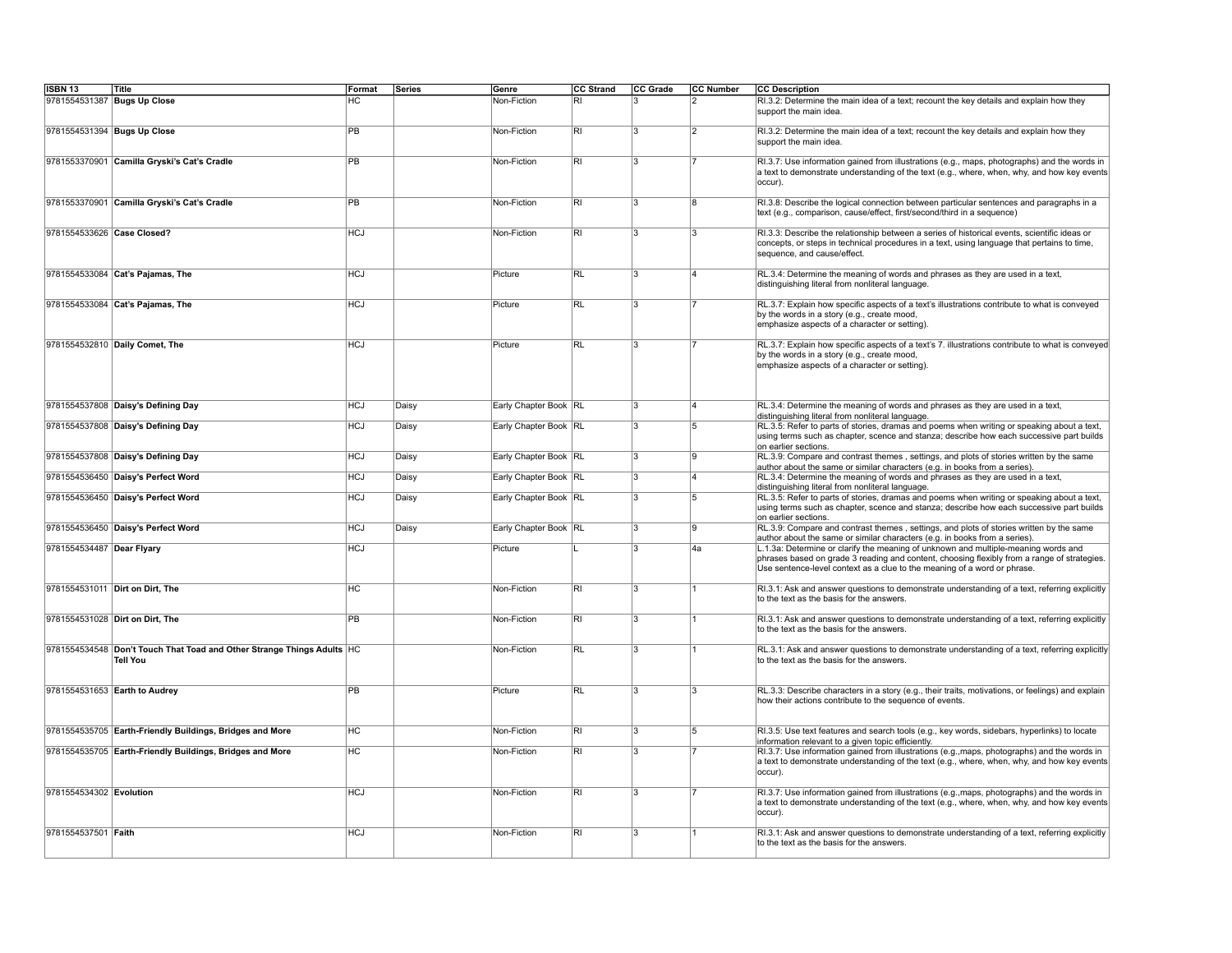| <b>ISBN 13</b>               | <b>Title</b>                                                                            | Format     | Series                                                  | Genre                 | <b>CC Strand</b>        | CC Grade       | <b>CC Number</b> | <b>CC Description</b>                                                                                                                                                                                                                                                     |
|------------------------------|-----------------------------------------------------------------------------------------|------------|---------------------------------------------------------|-----------------------|-------------------------|----------------|------------------|---------------------------------------------------------------------------------------------------------------------------------------------------------------------------------------------------------------------------------------------------------------------------|
| 9781554537501 Faith          |                                                                                         | <b>HCJ</b> |                                                         | Non-Fiction           | <b>RL</b>               | R              | 12               | RL.3.2: Recount stories, including fables, folktales, and myths from diverse cultures;<br>determine the central message, lesson, or moral and explain how it is conveyed through key<br>details in the text.                                                              |
|                              | 9781553376347 Fantastic Feats and Failures                                              | PB         |                                                         | Non-Fiction           | RI                      | 3              | 15               | RI.3.5: Use text features and search tools (e.g., key words, sidebars, hyperlinks) to locate<br>information relevant to a given topic efficiently.                                                                                                                        |
|                              | 9781550748505 Gold Rush Fever                                                           | PB         |                                                         | Non-Fiction           | $\overline{RI}$         | 3              |                  | RI.3.7: Use information gained from illustrations (e.g., maps, photographs) and the words in<br>a text to demonstrate understanding of the text (e.g., where, when, why, and how key events                                                                               |
|                              | 9781550748505 Gold Rush Fever                                                           | PB         |                                                         | Non-Fiction           | <b>RL</b>               | 3              | 3                | occur).<br>RL.3.3: Describe characters in a story (e.g., their traits, motivations, or feelings) and explain<br>how their actions contribute to the sequence of events.                                                                                                   |
| 9781554531950 Gotcha!        |                                                                                         | <b>PB</b>  |                                                         | Non-Fiction           | R                       | 3              |                  | RI.3.7: Use information gained from illustrations (e.g., maps, photographs) and the words in<br>a text to demonstrate understanding of the text (e.g., where, when, why, and how key events<br>loccur).                                                                   |
| 9781554531950 Gotcha!        |                                                                                         | <b>PB</b>  |                                                         | Non-Fiction           | $\overline{RI}$         | 3              | R                | RI.3.8: Describe the logical connection between particular sentences and paragraphs in a<br>text to support particular points in a text. (e.g., comparison, cause/effect, first/second/third<br>in a sequence).                                                           |
| 9781554530687 Gravity Buster |                                                                                         | <b>HCJ</b> | Journals of a Cardboard Early Chapter Book RL<br>Genius |                       |                         | 3              | 3                | RL.3.3: Describe characters in a story (e.g., their traits, motivations, or feelings) and explain<br>how their actions contribute to the sequence of events.                                                                                                              |
| 9781554530694 Gravity Buster |                                                                                         | PB         | Journals of a Cardboard Early Chapter Book RL<br>Genius |                       |                         | 3              | 3                | RL.3.3: Describe characters in a story (e.g., their traits, motivations, or feelings) and explain<br>how their actions contribute to the sequence of events.                                                                                                              |
|                              | 9781554532896 Have I Got a Book for You!                                                | <b>HCJ</b> |                                                         | Picture               | RL                      | 3              | 3                | RL.3.3: Describe characters in a story (e.g., their traits, motivations, or feelings) and explain<br>how their actions contribute to the sequence of events.                                                                                                              |
|                              | 9781553377917 Hayley Wickenheiser                                                       | <b>PB</b>  |                                                         | Non-Fiction           | $\overline{\mathsf{R}}$ | 3              |                  | RI.3.7: Use information gained from illustrations (e.g., maps, photographs) and the words in<br>a text to demonstrate understanding of the text (e.g.,<br>where, when, why, and how key events occur).                                                                    |
| 9781554532063 Hoaxed!        |                                                                                         | <b>HC</b>  |                                                         | Non-Fiction           | $\overline{R}$          | 3              |                  | RI.3.7: Use information gained from illustrations (e.g., maps, photographs) and the words in<br>a text to demonstrate understanding of the text (e.g.,<br>where, when, why, and how key events occur).                                                                    |
| 9781554532063 Hoaxed!        |                                                                                         | HC         |                                                         | Non-Fiction           | <b>RL</b>               | 3              |                  | RL.3.1: Ask and answer questions to demonstrate understanding of a text, referring explicitly<br>to the text as the basis for the answers.                                                                                                                                |
| 9781554532070   Hoaxed!      |                                                                                         | PB         |                                                         | Non-Fiction           | <b>RI</b>               | 3              |                  | RI.3.7: Use information gained from illustrations (e.g., maps, photographs) and the words in<br>a text to demonstrate understanding of the text (e.g.,<br>where, when, why, and how key events occur).                                                                    |
| 9781554532070   Hoaxed!      |                                                                                         | <b>PB</b>  |                                                         | Non-Fiction           | $\overline{RL}$         | $\overline{3}$ |                  | RL.3.1: Ask and answer questions to demonstrate understanding of a text, referring explicitly<br>to the text as the basis for the answers.                                                                                                                                |
| 9781554535774 Hocus Pocus    |                                                                                         | <b>HCJ</b> |                                                         | Picture               | $\overline{\mathbb{R}}$ | 3              |                  | RI.3.7: Use information gained from illustrations (e.g., maps, photographs) and the words in<br>a text to demonstrate understanding of the text (e.g.,<br>where, when, why, and how key events occur).                                                                    |
| 9781554535774 Hocus Pocus    |                                                                                         | <b>HCJ</b> |                                                         | Picture               | <b>RL</b>               | 3              |                  | RL.3.1: Ask and answer questions to demonstrate understanding of a text, referring explicitly<br>to the text as the basis for the answers.                                                                                                                                |
|                              | 9781550748161 How Much, How Many, How Far, How Heavy, How Long, PB<br>How Tall Is 1000? |            |                                                         | Picture               | $\overline{\mathsf{R}}$ | 3              |                  | RI.3.7: Use information gained from illustrations (e.g., maps, photographs) and the words in<br>a text todemonstrate understanding of the text (e.g., where, when, why, and how key events<br>occur).                                                                     |
|                              | 9781554533442 If America Were a Village                                                 | <b>HCJ</b> | CitizenKid                                              | Non-Fiction           | <b>RI</b>               | $\overline{3}$ | $\overline{2}$   | RI.3.2: Determine the main idea of a text; recount the key details and explain how they<br>support the main idea.                                                                                                                                                         |
|                              | 9781554535958 If the World Were a Village - Second Edition                              | <b>HCJ</b> | CitizenKid                                              | Non-Fiction           | <b>RI</b>               | $\overline{3}$ | 12               | RI.3.2: Determine the main idea of a text; recount the key details and explain how they<br>support the main idea.                                                                                                                                                         |
|                              | 9781553376934 Into the Volcano                                                          | <b>PB</b>  |                                                         | Non-Fiction           | RI                      | 3              |                  | RI.3.1: Ask and answer questions to demonstrate understanding of a text, referring explicitly<br>to the text as the basis for the answers.                                                                                                                                |
| 9781554537112 Into the Woods |                                                                                         | HC         | <b>Bigfoot Boy</b>                                      | Early Chapter Book RL |                         | 3              | l3               | RL.3.3: Describe characters in a story (e.g. their traits, motivations, or feelings) and explain<br>how their actions contribute to the sequence of events.                                                                                                               |
| 9781554537129 Into the Woods |                                                                                         | <b>PB</b>  | <b>Bigfoot Boy</b>                                      | Early Chapter Book RL |                         | 3              | l3               | RL.3.3: Describe characters in a story (e.g. their traits, motivations, or feelings) and explain<br>how their actions contribute to the sequence of events.                                                                                                               |
|                              | 9781554535798 Jasper John Dooley: Left Behind                                           | <b>HCJ</b> | Jasper John Dooley                                      | Early Chapter Book RL |                         | 3              | l3               | RL.3.3: Describe characters in a story (e.g. their traits, motivations, or feelings) and explain<br>how their actions contribute to the sequence of events.                                                                                                               |
|                              | 9781554535798 Jasper John Dooley: Left Behind                                           | <b>HCJ</b> | Jasper John Dooley                                      | Early Chapter Book RL |                         | 3              | 15               | RL.3.5: Refer to parts of stories, dramas and poems when writing or speaking about a text,<br>using terms such as chapter, scence and stanza; describe how each successive part builds<br>on earlier sections.                                                            |
|                              | 9781554535781 Jasper John Dooley: Star of the Week                                      | <b>HCJ</b> | Jasper John Doolev                                      | Early Chapter Book RL |                         | $\overline{3}$ | l3               | RL.3.3: Describe characters in a story (e.g. their traits, motivations, or feelings) and explain                                                                                                                                                                          |
|                              | 9781554535781 Jasper John Dooley: Star of the Week                                      | <b>HCJ</b> | Jasper John Dooley                                      | Early Chapter Book RL |                         | $\overline{3}$ | $\overline{5}$   | how their actions contribute to the sequence of events.<br>RL.3.5: Refer to parts of stories, dramas and poems when writing or speaking about a text,<br>using terms such as chapter, scence and stanza; describe how each successive part builds<br>on earlier sections. |
|                              | 9781550745092 Last Safe House, The                                                      | <b>PB</b>  |                                                         | Non-Fiction           | $\overline{\mathsf{R}}$ | 3              |                  | RI.3.7: Use information gained from illustrations (e.g., maps, photographs) and the words in<br>a text to demonstrate understanding of the text (e.g., where, when, why, and how key events                                                                               |
|                              | 9781554535941 Lighting Our World                                                        | <b>HCJ</b> |                                                         | Non-Fiction           | $\overline{RI}$         | $\overline{3}$ | $\overline{2}$   | $occur$ ).<br>RI.3.2: Determine the main idea of a text; recount the key details and explain how they                                                                                                                                                                     |
|                              | 9781554535941 Lighting Our World                                                        | <b>HCJ</b> |                                                         | Non-Fiction           | $\overline{\mathsf{R}}$ | 3              | l3               | support the main idea.<br>RI.3.3: Describe the relationship between a series of historical events, scientific ideas or<br>concepts, or steps in technical procedures in a text, using language that pertains to time,<br>sequence, and cause/effect.                      |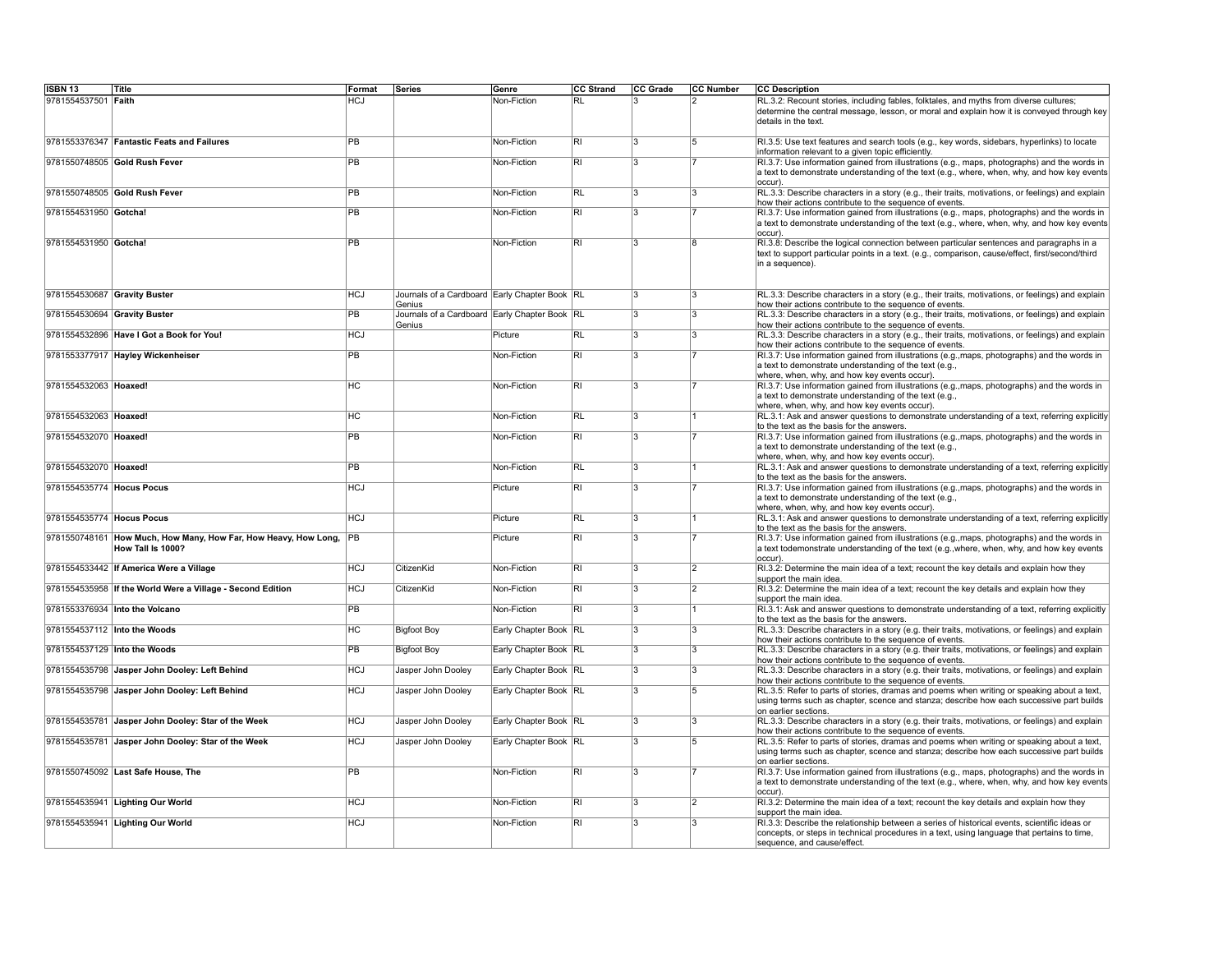| <b>ISBN 13</b>               | Title                                             | Format          | Series                            | Genre                 | CC Strand                | CC Grade                | CC Number      | <b>CC Description</b>                                                                                                                                                                                                      |
|------------------------------|---------------------------------------------------|-----------------|-----------------------------------|-----------------------|--------------------------|-------------------------|----------------|----------------------------------------------------------------------------------------------------------------------------------------------------------------------------------------------------------------------------|
| 9781554535941                | <b>Lighting Our World</b>                         | <b>HCJ</b>      |                                   | Non-Fiction           | RI                       | $\overline{\mathbf{3}}$ |                | RI.3.7: Use information gained from illustrations (e.g. maps, photographs) and the words in<br>a text to demonstrate understanding of text (e.g. where, when, why and how key events<br>occur).                            |
| 9781554535767 Lower the Trap |                                                   | <b>HCJ</b>      | Lobster Chronicles                | Early Chapter Book RL |                          | $\overline{3}$          | l3             | RL.3.3: Describe the characters in a story (e.g. their traits, motivations, or feelings) and<br>explain how their actions contribute to the sequence of events.                                                            |
| 9781554535767 Lower the Trap |                                                   | <b>HCJ</b>      | Lobster Chronicles                | Early Chapter Book RL |                          | $\overline{3}$          | 14             | RL.3.4: Determine the meaning of words and phrases as they are used in a text,<br>distinguishing literal from nonliteral language.                                                                                         |
|                              | 9781553379621 Martin Bridge: Blazing Ahead!       | PB              | Martin Bridge                     | Early Chapter Book RL |                          | $\overline{3}$          | l3             | RL.3.3: Describe characters in a story (e.g., their traits, motivations, or feelings) and explain<br>how their actions contribute to the sequence of events.                                                               |
|                              | 9781553379621 Martin Bridge: Blazing Ahead!       | <b>PB</b>       | Martin Bridge                     | Early Chapter Book RL |                          | 3                       | l9             | RL.3.9: Compare and contrast the themes, settings, and plots of stories written by the same<br>author about the same or similar characters (e.g., in books from a series).                                                 |
|                              | 9781554531578 Martin Bridge: In High Gear!        | <b>PB</b>       | Martin Bridge                     | Early Chapter Book RL |                          | $\overline{3}$          | $\overline{3}$ | RL.3.3: Describe characters in a story (e.g., their traits, motivations, or feelings) and explain<br>how their actions contribute to the sequence of events.                                                               |
|                              | 9781554531578 Martin Bridge: In High Gear!        | PB              | Martin Bridge                     | Early Chapter Book RL |                          | $\overline{3}$          | ١g             | RL.3.9: Compare and contrast the themes, settings, and plots of stories written by the same<br>author about the same or similar characters (e.g., in books from a series).                                                 |
|                              | 9781553377733 Martin Bridge: On the Lookout!      | <b>PB</b>       | Martin Bridge                     | Early Chapter Book RL |                          | 3                       | 3              | RL.3.3: Describe characters in a story (e.g., their traits, motivations, or feelings) and explain<br>how their actions contribute to the sequence of events.                                                               |
|                              | 9781553377733 Martin Bridge: On the Lookout!      | <b>PB</b>       | Martin Bridge                     | Early Chapter Book RL |                          | 3                       | l9             | RL.3.9: Compare and contrast the themes, settings, and plots of stories written by the same<br>author about the same or similar characters (e.g., in books from a series).                                                 |
|                              | 9781554531615 Martin Bridge: Onwards and Upwards! | <b>PB</b>       | Martin Bridge                     | Early Chapter Book RL |                          | 3                       | $ 3\rangle$    | RL.3.3: Describe characters in a story (e.g., their traits, motivations, or feelings) and explain<br>how their actions contribute to the sequence of events.                                                               |
|                              | 9781554531615 Martin Bridge: Onwards and Upwards! | <b>PB</b>       | Martin Bridge                     | Early Chapter Book RL |                          | $\overline{\mathbf{3}}$ | l9             | RL.3.9: Compare and contrast the themes, settings, and plots of stories written by the same<br>author about the same or similar characters (e.g., in books from a series).                                                 |
|                              | 9781554531493 Martin Bridge: Out of Orbit!        | PB              | Martin Bridge                     | Early Chapter Book RL |                          | 3                       | 3              | RL.3.3: Describe characters in a story (e.g., their traits, motivations, or feelings) and explain<br>how their actions contribute to the sequence of events.                                                               |
|                              | 9781554531493 Martin Bridge: Out of Orbit!        | PB              | <b>Martin Bridge</b>              | Early Chapter Book RL |                          | $\overline{3}$          | $\overline{9}$ | RL.3.9: Compare and contrast the themes, settings, and plots of stories written by the same<br>author about the same or similar characters (e.g., in books from a series)                                                  |
|                              | 9781553377726 Martin Bridge: Ready for Takeoff!   | <b>PB</b>       | Martin Bridge                     | Early Chapter Book RL |                          | 3                       | $\overline{3}$ | RL.3.3: Describe characters in a story (e.g., their traits, motivations, or feelings) and explain<br>how their actions contribute to the sequence of events.                                                               |
|                              | 9781553377726 Martin Bridge: Ready for Takeoff!   | <b>PB</b>       | Martin Bridge                     | Early Chapter Book RL |                          | 3                       | <b>g</b>       | RL.3.9: Compare and contrast the themes, settings, and plots of stories written by the same<br>author about the same or similar characters (e.g., in books from a series).                                                 |
|                              | 9781553379775 Martin Bridge: Sound the Alarm!     | <b>PB</b>       | Martin Bridge                     | Early Chapter Book RL |                          | $\overline{3}$          | l3             | RL.3.3: Describe characters in a story (e.g., their traits, motivations, or feelings) and explain<br>how their actions contribute to the sequence of events.                                                               |
|                              | 9781553379775 Martin Bridge: Sound the Alarm!     | PB              | Martin Bridge                     | Early Chapter Book RL |                          | 3                       | <b>g</b>       | RL.3.9: Compare and contrast the themes, settings, and plots of stories written by the same<br>author about the same or similar characters (e.g., in books from a series).                                                 |
|                              | 9781554531592 Martin Bridge: The Sky's the Limit! | <b>PB</b>       | Martin Bridge                     | Early Chapter Book RL |                          | $\overline{\mathbf{3}}$ | l3             | RL.3.3: Describe characters in a story (e.g., their traits, motivations, or feelings) and explain<br>how their actions contribute to the sequence of events.                                                               |
|                              | 9781554531592 Martin Bridge: The Sky's the Limit! | <b>PB</b>       | Martin Bridge                     | Early Chapter Book RL |                          | $\overline{3}$          | g              | RL.3.9: Compare and contrast the themes, settings, and plots of stories written by the same<br>author about the same or similar characters (e.g., in books from a series).                                                 |
| 9781550745061 Mealworms      |                                                   | <b>PB</b>       |                                   | Non-Fiction           | RI                       | 3                       | 3              | RI.3.3: Describe the relationship between a series of historical events, scientific ideas or<br>concepts, or steps in technical procedures in a text, using language that pertains to time,<br>sequence, and cause/effect. |
| 9781550745061 Mealworms      |                                                   | PB              |                                   | Non-Fiction           | RL                       | 3                       | $\overline{2}$ | RL.3.2: Determine the main idea of a text; recount the key details and explain how they<br>support the main idea.                                                                                                          |
| 9781550745061 Mealworms      |                                                   | PB              |                                   | Non-Fiction           | <b>RL</b>                | 3                       |                | RL.3.7: Use information gained from illustrations (e.g., maps, photographs) and the words in<br>a text to demonstrate understanding of the text (e.g., where, when, why, and how key events<br>occur).                     |
| 9781553377962 Mixed Beasts   |                                                   | <b>HCJ</b>      |                                   | Picture               | R                        | 3                       |                | RL.3.7: Explain how specific aspects of a text's illustrations contribute to what is conveyed<br>by the words in a story (e.g., create mood, emphasize aspects of a character or setting).                                 |
|                              | 9781553374626 Monkey Business                     | <b>HCJ</b>      |                                   | Picture               | $\overline{\mathsf{RL}}$ | 3                       | 14             | RL.3.4: Determine the meaning of words and phrases as they are used in a text,<br>distinguishing from literal and nonliteral language.                                                                                     |
|                              | 9781554532285 Monkey Business                     | PBwf            |                                   | Picture               | RL                       | 3                       | 14             | RL.3.4: Determine the meaning of words and phrases as they are used in a text,<br>distinguishing from literal and nonliteral language.                                                                                     |
|                              | 9781550745887 Morning on the Lake                 | <b>PB</b>       |                                   | Picture               | RL                       | 3                       | $\overline{5}$ | RL.3.5: Refer to parts of stories, dramas, and poems when writing or speaking about a text,<br>using terms such as chapter, scene, and stanza; describe how each successive part builds                                    |
|                              | 9781554536429 Narrow Escape, A                    | <b>HCJ</b>      | Lobster Chronicles                | Early Chapter Book RL |                          | 3                       | l3             | on earlier sections.<br>RL.3.3: Describe the characters in a story (e.g. their traits, motivations, or feelings) and<br>explain how their actions contribute to the sequence of events.                                    |
|                              | 9781554536429 Narrow Escape, A                    | <b>HCJ</b>      | Lobster Chronicles                | Early Chapter Book RL |                          | 3                       | 14             | RL.3.4: Determine the meaning of words and phrases as they are used in a text,<br>distinguishing literal from nonliteral language.                                                                                         |
| 9781550747775 Oma's Quilt    |                                                   | <b>HCJ</b>      |                                   | Picture               | RL                       | 3                       | l3             | RL.3.3: Describe characters in a story (e.g., their traits, motivations, or feelings) and explain<br>how their actions contribute to the sequence of events.                                                               |
| 9781553376255 Oma's Quilt    |                                                   | PB              |                                   | Picture               | RL                       | 3                       | l3             | RL.3.3: Describe characters in a story (e.g., their traits, motivations, or feelings) and explain<br>how their actions contribute to the sequence of events.                                                               |
|                              | 9781554531974 Out of This World                   | <b>HC</b>       |                                   | Non-Fiction           | RI                       | 3                       |                | RI.3.1: Ask and answer questions to demonstrate understanding of a text, referring explicitly<br>to the text as the basis for the answers.                                                                                 |
|                              | 9781554531981 Out of This World                   | <b>PB</b>       |                                   | Non-Fiction           | $\overline{R}$           | 3                       |                | RI.3.1: Ask and answer questions to demonstrate understanding of a text, referring explicitly<br>to the text as the basis for the answers.                                                                                 |
| 9781553376248 Owls           |                                                   | $\overline{PB}$ | Kids Can Press Wildlife<br>Series | Non-Fiction           | $\overline{\mathsf{R}}$  | 3                       | l3             | RI. 3.3: Use information gained from illustrations (e.g., maps, photographs) and the words in<br>a text to demonstrate understanding of the text (e.g., where, when, why, and how key events<br>occur).                    |